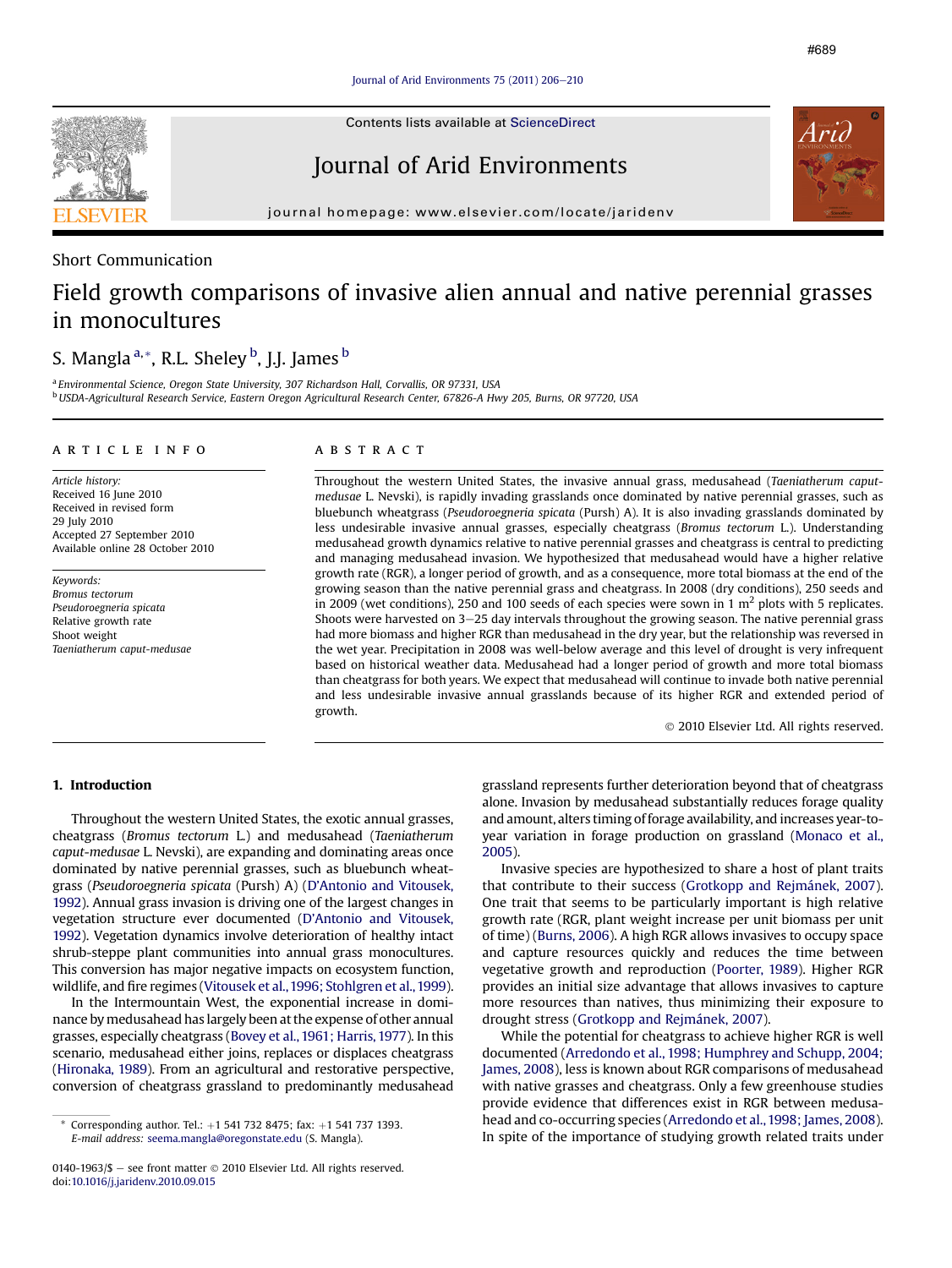<span id="page-1-0"></span>

**Fig. 1.** Total precipitation (mm) and temperature (°C) at the study site for year 2008 (a) and 2009 (b) during the studied period of growth. Additionally, monthly average precipitation for 2008, 2009 and long-term (1890 $-$ 2009) were also determined (c).

natural conditions ([Villar et al., 2005](#page-4-0)), no field experiment has been conducted comparing RGR of medusahead with co-occurring species. Our objectives were to compare patterns and rate of growth by medusahead with bluebunch wheatgrass and cheatgrass in the field. We hypothesized that medusahead growing in monocultures would have a higher RGR, a longer period of growth, and as a consequence, more total biomass at the end of the growing season than bluebunch wheatgrass and cheatgrass.

### 2. Methods

The study was conducted in 2008 and 2009 within a Wyoming big sagebrush (Artemisia tridentata subsp. wyomingensis [Beetle & A. Young] S.L. Welsh)-steppe community type in southeastern Oregon (43°32′ N, 118°9′ W), 106 km from Burns, Oregon, USA. Site elevation was 1229 m with a 20% southerly slope, consisting of a Risley cobley loam soil. Environmental conditions were monitored using HOBO data loggers. The solar radiation was similar for both years ranging from 6 to 8 KW-h  $m^{-2}$  day<sup>-1</sup> (data not shown). Long-term monthly precipitation (1897-2009) was compiled from the Western Regional Climate Center [\(NCDC, 2009](#page-4-0); Fig. 1).

In spring 2008, before the experiment was initiated, we applied glyphosate [N-(phosphonomethyl) glycine] at the rate of 0.85 kg active ingredient per hectare to kill existing vegetation. After ten days, the site was rototilled to a depth of 100 mm. Large soil aggregates and dead plants were removed to facilitate plant establishment. The site had been moderately grazed (50% utilization) in the summer by cattle for over 50 years, but was fenced during the experiments.

On May 14, 2008, 250 individual seeds of invasive annual grasses (medusahead and cheatgrass) and the native perennial grass (bluebunch wheatgrass) were sown in completely-randomized 1  $m<sup>2</sup>$  plots. A total of 5 replicates of each species were established separately providing a total of 15 plots spaced 200 mm apart. Seeds were randomly broadcasted and were lightly (<2 mm) covered with soil. Each seed was separated from the nearest neighbor to avoid clustering and provide uniform distribution. The surface soil was kept moist until emergence. No further water was added. This experiment was repeated in 2009. Additionally, in 2009, a similar experiment using 100 seeds in 1  $m<sup>2</sup>$  plots were sown to compare plant growth at a slightly lower monoculture density.

Seedlings were harvested by randomly hand-removing 5 seedlings from each plot at an interval of  $7-25$  days for 126 days beginning 18 days after planting (DAP) for 2008. For 2009, seedlings were harvested for 131 days beginning 22 DAP at an interval of 3–7 days. Therefore, the densities declined over time as harvests continued and the days between harvests increased as the season progressed. Roots could not be retrieved intact given the rocky nature of the soil; therefore only shoots of each seedling were collected. Shoots were oven-dried at  $65^{\circ}$ C for 48 h before weighing.

Shoot weight was plotted against DAP to determine the differences in growth. We calculated RGR using the classical plant growth analysis ([Causton and Venus, 1981\)](#page-4-0). As there were a series of successive harvests, functional plant growth analysis was also used to derive RGR [\(Hunt and Parson, 1974](#page-4-0)). For this purpose, HP curves were used [\(http://people.exeter.ac.uk/rh203/growth\\_](http://people.exeter.ac.uk/rh203/growth_analysis.html) [analysis.html](http://people.exeter.ac.uk/rh203/growth_analysis.html)). The results were similar to those obtained with the classical approach, and therefore, functional growth analysis is presented. Without roots it was impossible to calculate the total plant weight, therefore the RGR calculated is essentially the shoot RGR (referred to as RGR hereafter). All data were subjected to ANOVA, and Tukey's test was used for pairwise comparisons  $(\alpha = 0.05)$  using S-plus 7.0.2 statistical software (Insightful Corp., Seattle, WA, USA) for Windows. In 2009, no differences in shoot weight and RGR resulted with either 250 or 100 seeds per  $m<sup>2</sup>$  and therefore, results from 250 seeds per  $m<sup>2</sup>$  are presented.

## 3. Results

As expected, temperature was lower early in the season than during middle and later portions of the season. The lowest temperature in 2008 was nearly 7  $\degree$ C, while it dropped to 2  $\degree$ C in 2009. The highest temperatures in 2008 and 2009 were nearly similar and recorded as 21 °C and 23 °C, respectively. Precipitation was lower in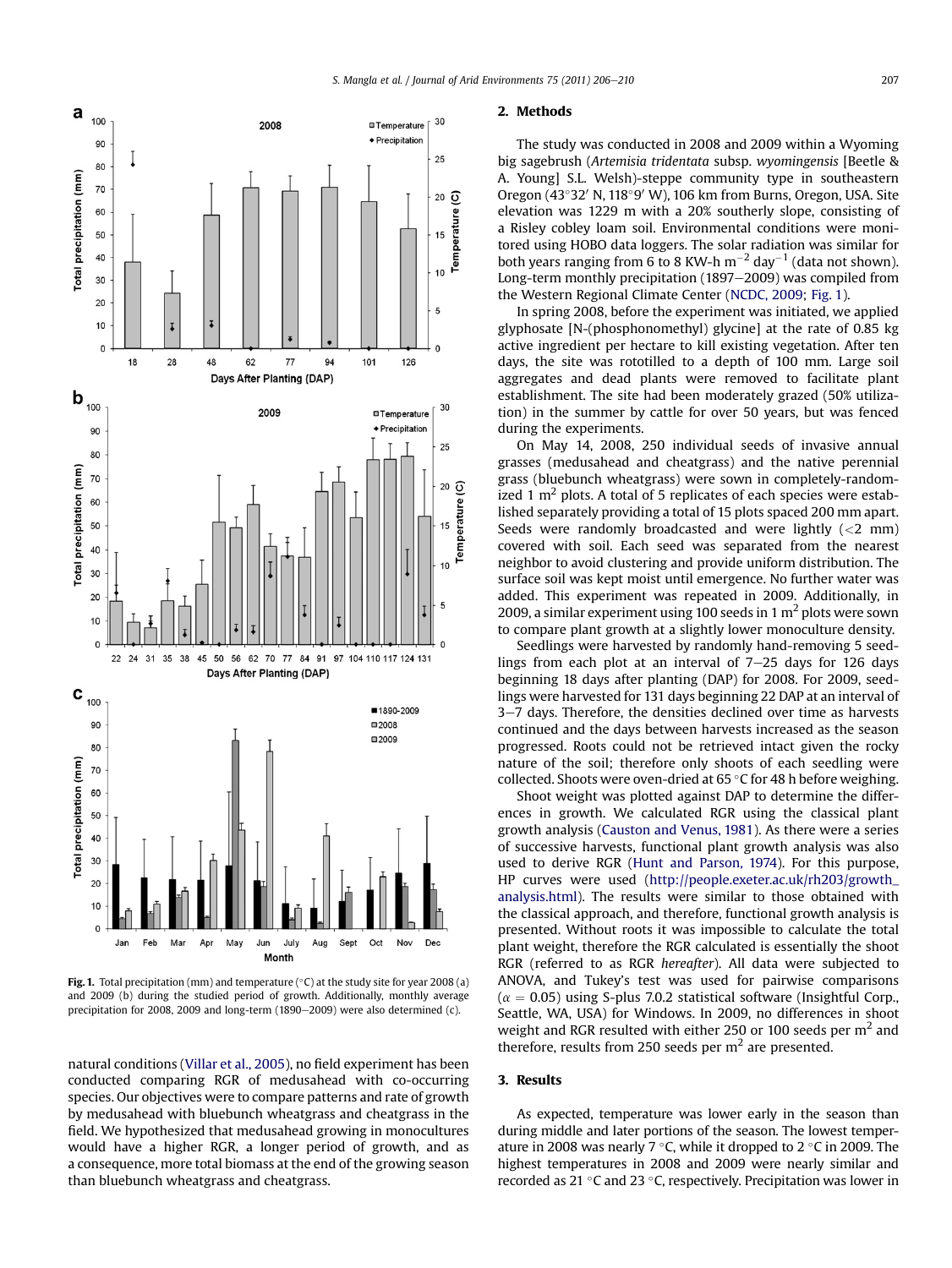2008 than 2009 with most occurring in early spring. In comparison, precipitation in 2009 was similar to the long-term average and was more evenly distributed throughout the season [\(Fig. 1](#page-1-0)).

In 2008, medusahead had greater shoot weight than cheatgrass for most harvests ( $P < 0.05$ , Fig. 2a); however, bluebunch wheatgrass had greater shoot weight than medusahead during all harvests  $(P < 0.01$ , Fig. 2a). During the last harvest, seedlings of bluebunch wheatgrass dried and were not harvestable; therefore, no comparison was possible at 126 DAP. Averaged across harvests excluding 126 DAP, bluebunch wheatgrass had 2 times higher shoot weight than medusahead ( $P < 0.01$ ). However, in 2009, averaged across harvests, medusahead had 4 and 1.5 times higher shoot weight than bluebunch wheatgrass and cheatgrass, respectively ( $P < 0.01$ ).

In 2008, during the first two harvests (18 and 28 DAP,  $P < 0.01$ ); medusahead had higher RGR than bluebunch wheatgrass. However, during mid growth period  $(48-77)$  DAP); bluebunch wheatgrass resulted in tremendous increase in its RGR compared to medusahead. During the last two harvests for bluebunch wheatgrass (94 and 101 DAP), a negative RGR was recorded, which was significantly lower than the RGR for medusahead ( $P < 0.01$ , [Fig. 3a](#page-3-0)). Comparing medusahead with cheatgrass, medusahead had significantly lower RGR than cheatgrass during the first two harvests  $(P < 0.01)$  while medusahead had higher RGR afterwards ( $P < 0.01$ ) except at 48 and 101 DAP. At 126 DAP, both species had negative RGR.

In 2009, medusahead had greater RGR than bluebunch wheatgrass during the early growth period (22–62 DAP,  $P < 0.01$ ). During the mid growth period (70–91 DAP,  $P > 0.01$ ) no significant differences in RGR between the two species were observed, while during the later growth period (97–131 DAP,  $P < 0.01$ ), medusahead had lower RGR than bluebunch wheatgrass. Medusahead had lower RGR than cheatgrass from 22–50 DAP ( $P < 0.01$ ) while from 56–110 DAP, medusahead had greater RGR, however, no differences in RGR were recorded during 56 and 62 DAP ( $P > 0.01$ ). Averaged across harvests, medusahead (0.066  $\pm$  0.008 mg mg<sup>-1</sup> d<sup>-1</sup>) had higher RGR than



Fig. 2. Shoot weight (mg) for cheatgrass, medusahead and bluebunch wheatgrass over all harvest intervals during the studied period of growth for 2008 (a) and 2009 (b). Bars represent mean  $\pm$  SD ( $n = 25$ ).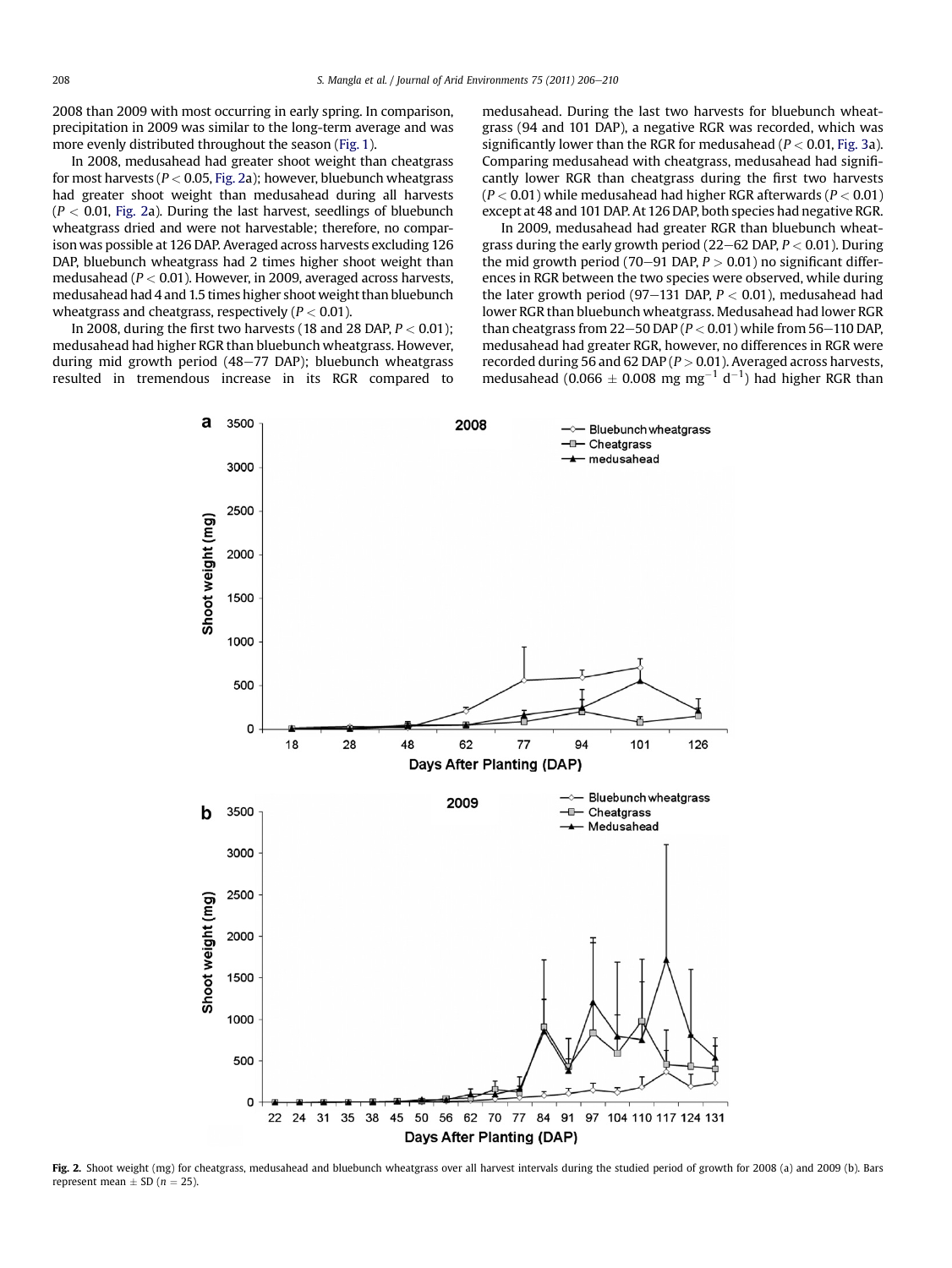<span id="page-3-0"></span>

Fig. 3. Relative growth rate (RGR, mg mg<sup>-1</sup> d<sup>-1</sup>) for cheatgrass, medusahead and bluebunch wheatgrass over all harvest intervals during the studied period for 2008 (a) and 2009 (b). Bars represent mean  $\pm$  SD (n = 25).

bluebunch wheatgrass (0.049  $\pm$  0.007 mg mg $^{-1}$  d $^{-1}$ ) and cheatgrass  $(0.052 \pm 0.004 \text{ mg mg}^{-1} \text{ d}^{-1})$ . From 117–131 DAP, negative RGR's were recorded.

# 4. Discussion

Duration of growth and greater biomass accumulation by invasives has been identified as important factors contributing to their success [\(Grotkopp and Rejmánek, 2007](#page-4-0)). Over the two years, our hypothesis that medusahead would have a longer period of growth than bluebunch wheatgrass, and as a consequence more total biomass at the end of the growing season, was partially supported. In 2008, bluebunch wheatgrass had more biomass than medusahead, but did not have a longer growing period. In 2009, medusahead had a slightly longer growing period and more biomass than bluebunch wheatgrass. We believe that differences in year-to-year precipitation patterns may be a possible reason for contrasting growth [\(Fig. 1\)](#page-1-0). Environmental variability is a ubiquitous feature of arid systems, of which precipitation is a major driver of growth ([Chambers et al., 2007](#page-4-0)). In our study, 2008 was drier than 2009 with most precipitation occurring early in the growing season. This is consistent with the work of [Kiemnac et al. \(2003\)](#page-4-0) who reported that warm, dry conditions resulted in a slower growth rate by diffuse knapweed (Centaurea diffusa L). This suggests that biomass dynamics between study species is likely to be oscillatory based on the amount and timing of precipitation.

We believe that more biomass accumulated by bluebunch wheatgrass in 2008 and medusahead in 2009 is associated with their high RGR during the year that favored one species over the other. These contrasting results between two years provided only partial evidence for our hypothesis that medusahead growing in monocultures will have higher RGR than bluebunch wheatgrass. Variation in RGR amongst species could be achieved by having higher rates of photosynthesis and/or lower rates of respiration (high NAR, net assimilation rate), allocating more biomass to leaves (high LMR, leaf mass ratio), or producing thinner or less dense leaves resulting in more leaf area per unit leaf biomass (high SLA, specific leaf area) ([Causton and Venus, 1981](#page-4-0)). Although we were not